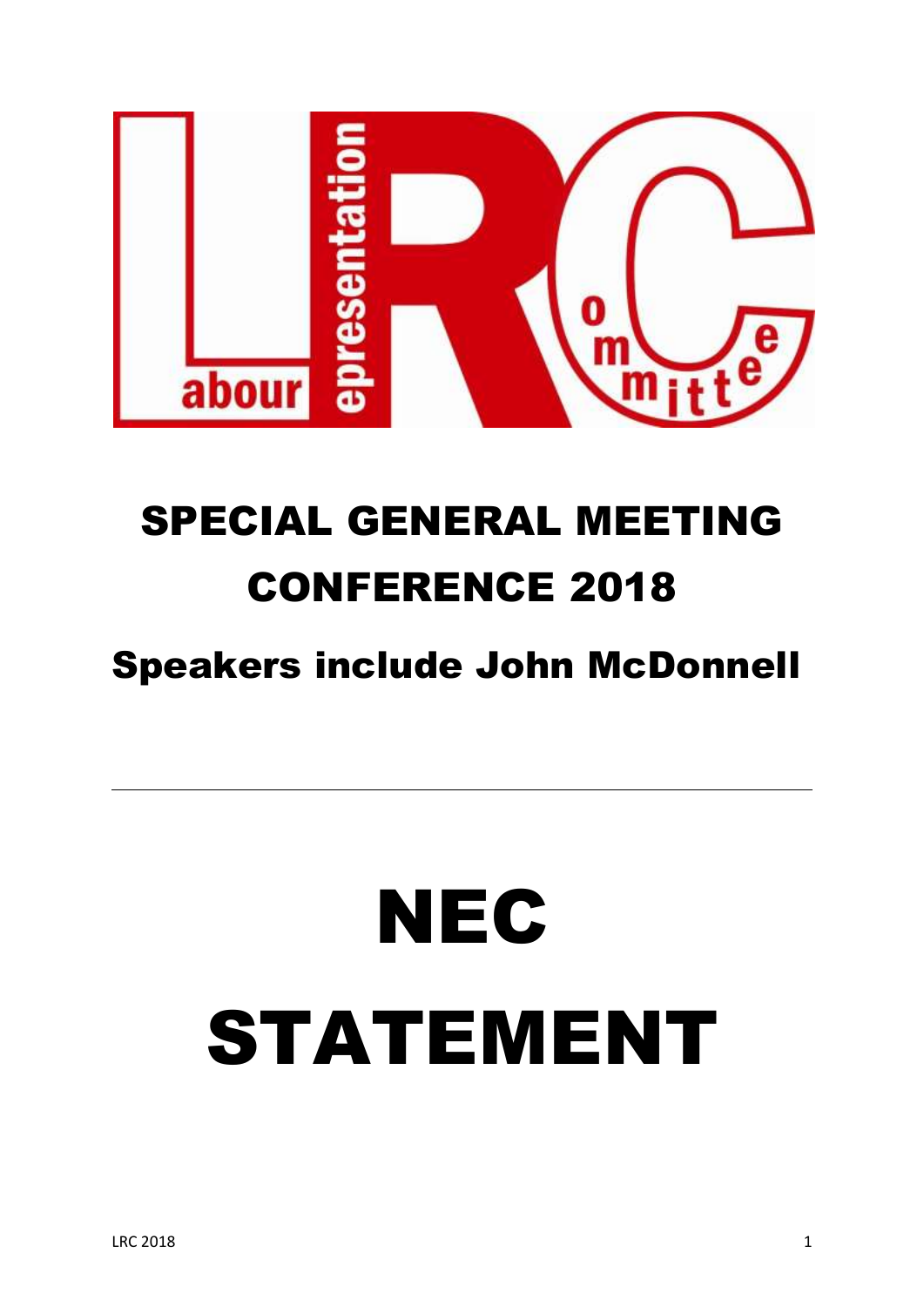#### **PREPARING FOR A LABOUR GOVERNMENT AND THE TASKS OF THE LABOUR LEFT**

In October 2015 our Chair Matt Wrack wrote in our magazine Labour Briefing that the election of Jeremy Corbyn as leader of the Labour Party was "the chance of a lifetime". In the same article he went on to declare that we should not just see ourselves as "cheerleaders for Jeremy" and that this opportunity would not last forever. We must grasp it while it lasts.

This is indeed the most favourable opportunity for socialists in our lifetime. In 2015 tens of thousands of young people in particular abandoned their understandable cynicism about professional politicians and mobilised behind Corbyn's leadership challenge. They did the same in even greater numbers in the unnecessary 2016 challenge to Jeremy's leadership.

In the 2017 election campaign Jeremy was widely derided as 'unelectable'. A wipe-out of Labour was almost universally predicted. Instead Labour saw the biggest surge of support since the 1945 election. (Let us remember that the previous election that time was ten years before – in 1935 – and the Second World War had led to a massive radicalisation of British society.) During the course of the 2017 campaign and in the process of presenting our programme For the Many, not the Few millions of people, not just tens of thousands, began the process of becoming radicalised.

One and three quarter million young people were moved to register to vote for the first time, overwhelmingly to vote for Labour and for change. The Labour Party is now the biggest party in Europe. All the same these achievements are fragile. The Parliamentary Labour Party and the Party bureaucracy remain firmly in the hands of the right wing. They seem determined to rule or ruin. Dirty tricks, sabotage and witch-hunts are their stock in trade. Though Corbyn's role as leader is untouchable for the time being on account of his 2017 electoral success, his position, and that of his supporters, remains precarious.

The position of those left formations which existed before the Corbyn surge is curious. They have not profited from the massive move to the left in British society. This includes the LRC. We and the others can preen ourselves that we 'got it right', that we foresaw the possibilities for socialists lying beneath the surface of the apparently conservative British political landscape, but is all this to no avail?

The fact is that the radicalisation that has taken place is hard to read and is still in its early stages. There is enormous enthusiasm and elan in the new movement but it is still quite raw. We must recall that since 1985 at the latest, with the defeat of the miners' strike, radical traditions within the working class movement have been progressively eroded. Many of the new generation of activists, of course, were not born in 1985. In 1979 there were 13 million trade unionists. That number has since halved. The number of strikes is at a record low. These have been the conventional measures of militancy in years past. It is clear therefore that the new movement will not be a mechanical repetition of past events.

In contrast to the current awakening, there have been years of defeats, counter-reforms and declining participation in the labour movement. As a result there has been an inevitable loss of understanding of methods of struggle and awareness of socialism as the natural aim of our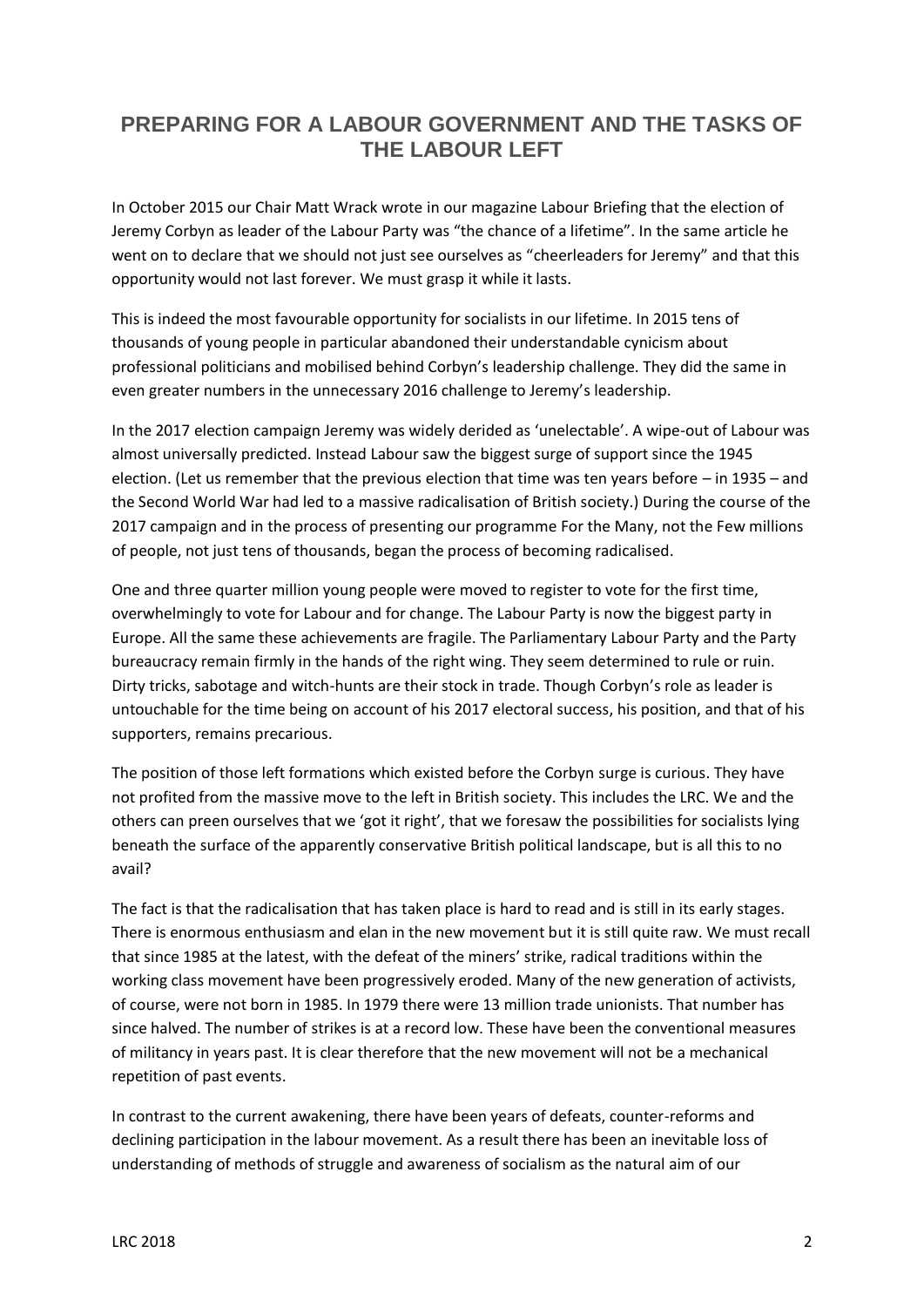movement, held in the past as a sort of common sense even among quite moderate-minded activists. These traditions need to be reclaimed, but they have to be presented in a fresh way to a new generation.

For us the new radicalisation is a breath of fresh air. What can the LRC offer this unprecedented vibrant new movement?

Momentum has successfully organised many of their number. Their mass mobilisation of activists undoubtedly played a part in Labour's success in 2017. There are 150 local Momentum groups. They are composed of intelligent, independent-minded and enthusiastic Corbynistas. This will be a major area where the activities and ideas of the LRC can have an effect. They have formidable electoral achievements under their belt. They are feared by the Tory enemy.

However, Momentum has a democratic deficit at a national level which makes it difficult to change it - with no regional organisation, no representation of the specially oppressed, and excluding those purged by the Labour Party. The LRC nonetheless encourages supporters to participate in local Momentum groups where appropriate.

The real problem will come in the case of a Corbyn-led Labour government. Jeremy, John McDonnell and a handful of stalwart supporters have shown enormous resilience in the face of all the pressures mounted against them over decades. They must be saluted for this. But this will all be as nothing when they mount a threat to the rule of capital in government. They will need the support of a mass movement or they will surely crack from the unbearable pressures, political and economic, launched against them.

We should not wait for the advent of a left Labour government. Our role is not just that of a campaigning organisation. One of our strengths is in the field of political education. We can develop independent-minded supporters of the Corbynist movement, which neither 'official' Momentum nor the CLPD are designed to do.

We are an integral part of the Corbynist movement. That does not mean we are uncritical of anything Jeremy or John say or do. We understand that, as leaders of a Party of which they are not in complete control, they may have to make concessions to the right wing on various political issues. We understand that, but we do not have to make the same concessions. Just as there are pressures from the right on Jeremy, so we must strive to act as part of a countervailing pressure from the left. To take just one example, we are generally supportive of all trade union struggles whatever the views of the present Labour leadership and whatever pressure they may come under from the Tory press.

The LRC is pluralist internally and we operate as a 'broad left' within the wider labour movement. We regard democratic discussion and debate within our ranks as the essential oxygen of our organisation. What all our contributors in past debates had in common was their perception that the interests of the working class were our principal concern. Debate within the LRC is not concerned to score points or make sectarian contributions against others. As long as we see ourselves contributing in a positive light to a movement going forward rather than carping at its inadequacies we can't go too far wrong.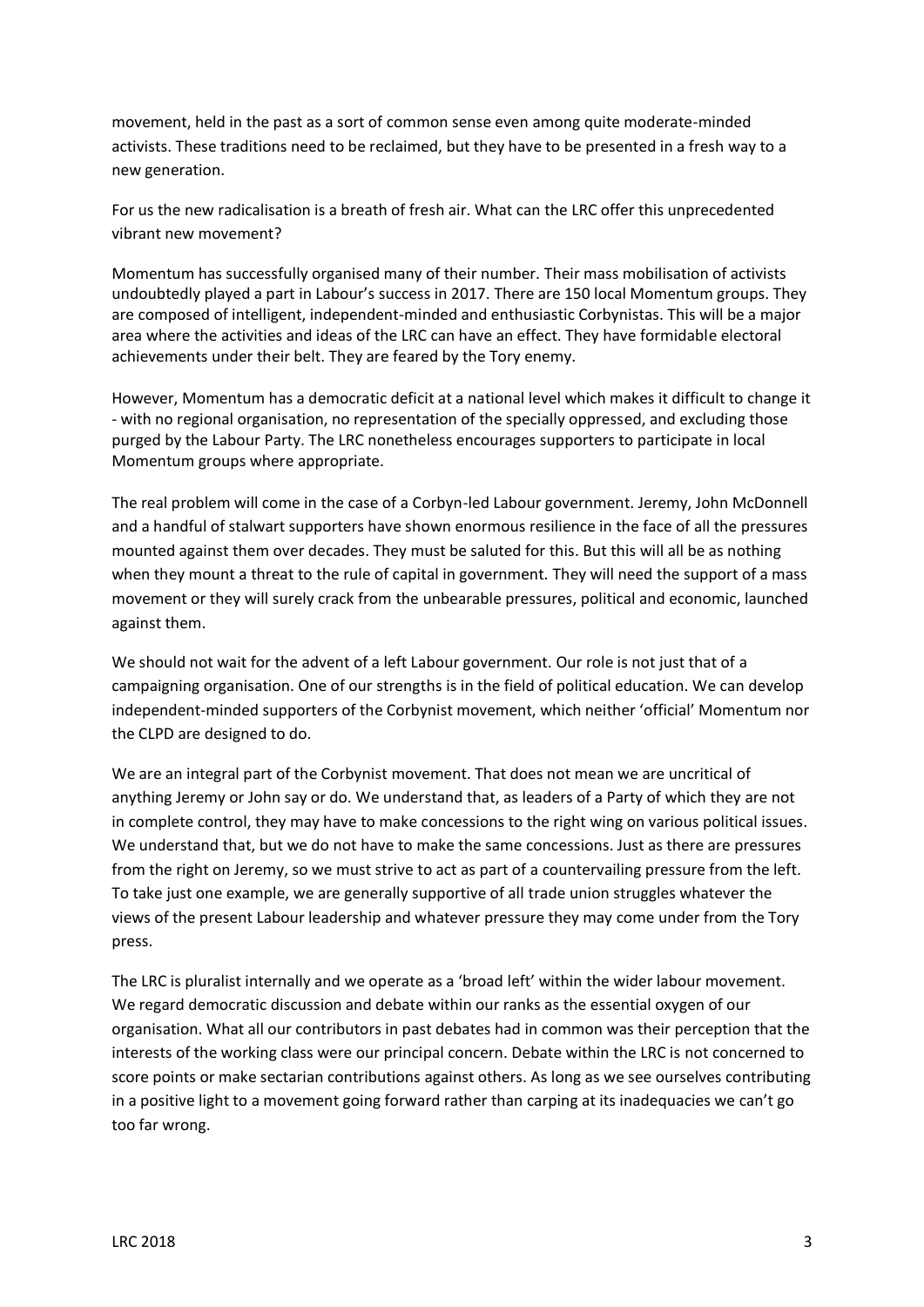The danger of differences between the statements of the present Labour leadership and our own positions can be exaggerated. We are not uncritical Corbynistas, but we are part of the movement urging them forward. We have to be positive in our approach and the vast majority of educational material will make further suggestions for policy, not criticise present leadership positions. Our wider task is to campaign for socialist policies and embed socialism in the Labour Party.

#### **The SGM:**

The SGM in February serves as a re-launch of the LRC. We remain a membership organisation. That means we should have a conference for members to decide our future. The SGM must consider a change to our constitution to make our annual meetings less unwieldy. The SGM should also submit a plan of suggested future activities for the year ahead.

#### **Finance and Funding a Social Media Worker:**

There is a spectacular cleavage between the opportunities open to us and our limited resources. We must try to bridge the gap. Employing a worker could be the key to transforming the situation we face. Employing a worker is not a solution on its own, though it can certainly help. A worker must be carefully directed and co-ordinated with the re-launch of the LRC. The comrade would partly function as a commissioning editor and web manager. It is clear that the worker would need active assistance from the NEC and other LRC members to function effectively.

Employing a worker requires a drive for funds. We must launch an appeal to the labour movement for assistance. We must draw up a business plan as well as a job description for the worker. We have actually built links with the trade union movement over decades. Like John and Jeremy, but unlike the CLPD and 'official' Momentum, we have actively supported industrial struggles and turned up on picket lines. We shall continue to do so. We also have important labour movement affiliates. This should give an appeal for funds some weight.

We really need to recruit someone to devote time to developing our social media coverage, which is the main weakness of our political campaigning. We must strive to raise funds with promise of a worker to help on social media coverage.

We effectively have two websites, that of the LRC and Labour Briefing. Neither work as effectively in spreading our ideas as they might. Websites should keep up a daily commentary on events as they occur. Ours carry statements which are often quite dated by the time they appear. Yet it is already the case that Facebook and other social media are more effective in multiplying the effect of our impact than the original statements on the websites. Clearly this is the way to go but it needs someone with the time and energy to do it. It is important that members of the NEC keep in regular touch with members and they with us so that we feel ourselves part of a common movement. More regular emails or a notice board on our website would also help.

Apart from the lack of time, we also lack the expertise to take maximum advantage of social media at present. A worker should be able to provide a cutting edge to our political intervention in the movement. Generally speaking we have been too slow to respond to events. Obviously a worker will not solve that problem on their own but, with the support of the experienced comrades in our ranks, the worker could function as an editor in mobilising responses to events as they unfold.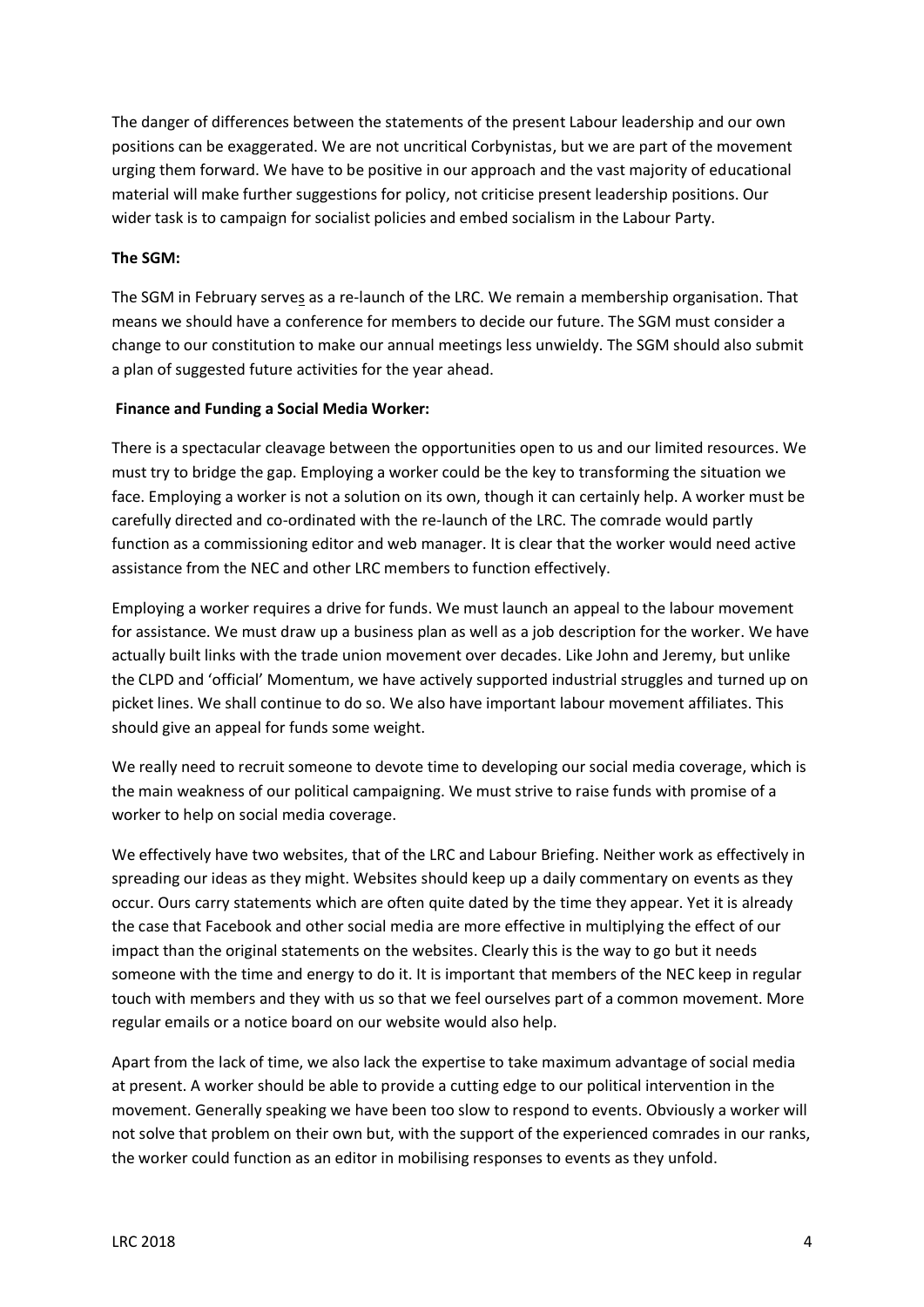#### **Labour Briefing:**

Naturally political education will involve our magazine, Labour Briefing. Briefing has its own governance structure, its Editorial Board. All the same we believe we can co-ordinate the LRC and Briefing more closely to achieve a common end. We can strengthen LRC/Briefing links and use and commission articles to mutual advantage for instance regarding political education.

We have identified the role of political education as central in our future and the fact is that Briefing as a monthly magazine and with the space restrictions of printed media, cannot perform the tasks of political education alone. We need pamphlets as well, basic programmatic statements and background material. Whether this material is online or printed is something to be discussed.

#### **Writing for Briefing:**

We can use our Chair Matt Wrack of the FBU, Ian Hodson and Ronnie Draper of the Bakers' Union and other trade union leaders who are members and leaders of affiliated trade unions as wellknown labour movement figures, as well as well as our President John McDonnell, in publicising the LRC. We should also approach the newer generation of left Labour MPs such as Laura Pidcock, Chris Williamson and others to write regularly for Labour Briefing and get them involved in meetings and activities of the LRC. This would be a small part of building a second line leadership, which is important in strengthening the position of John and Jeremy within the Party.

#### **Political education:**

This is an area where we can contribute much more despite our straitened resources. We have a huge bank of experienced propagandists in the LRC and of people writing for Briefing. Nobody else is providing the basic political education for the movement. That should be a central part of our role.

We should not see it as our task to set up local organisations to function as left caucuses (except where they don't exist at present). We should instead intervene in left caucuses we are already involved in (whether Momentum branches or longstanding LP and TU left caucuses), which usually do exist in most areas, in order to offer political discussion and comradely debate.

Hundreds of thousands of people are being drawn into active political involvement for the first time. This is potentially revolutionary for British politics. Many of these people with huge enthusiasm for the Corbyn project have little or no knowledge of the history and traditions of our movement and of basic arguments for socialism imbibed by previous generations of activists.

#### **A Socialist Programme for Labour:**

We don't have much suitable educational material at present. We are in the process of commissioning basic programme statements from experienced comrades. We intend to roll out a series of programmatic statements as part of a 'Socialist Programme for Labour' in coming months. These can be the basis for local discussion groups.

Political education is not only about specific policy areas (such as NHS, housing, economy), but also about the fundamentals of our politics, such as 'what is socialism', and 'why the working class'.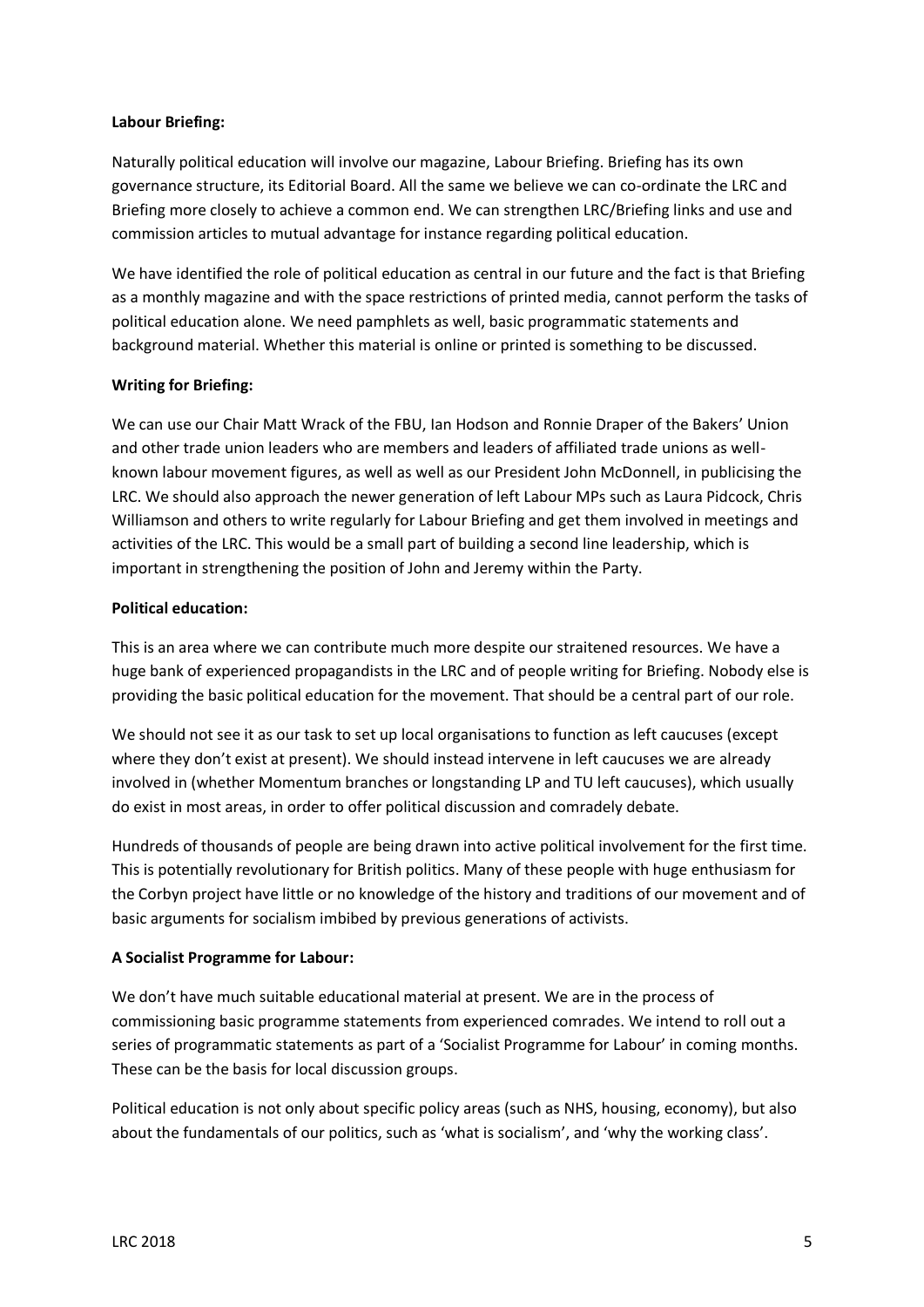The target date suggested for launching a rolling programme of political statements should be set as soon as the new LRC website is in operation. The very process of chasing up writers regarded as experts on particular subjects gives us the opportunity to draw up a speakers' list for the benefit of local groups.

These programmes should be published in the name of the individual writer, rather than attempting to draw up 'perfect' programmes on every subject under the sun. We will take some responsibility for their content. They should be circulated before publication to check for obvious inaccuracies and political mantraps. We could add cautionary notes on controversial issues with the approval of the author. Controversy is to be encouraged, not threatened. Most of the statements could just be offered online, though we need to find an effective way to alert LRC comrades to their existence.

#### **Updating the LRC Website:**

A closed FB page, where LRC members could debate and exchange ideas, would also be helpful.

The new LRC website should be up and running by the time of the SGM. It offers enhanced possibilities for political education, with links to other websites of interest to the labour movement.

Again this need not indicate unconditional approval, just to explain that it is useful background material. The more people co-operate in identifying such stuff, the more comprehensive and impressive our bank of educational material will appear. That must be our aim.

#### **Mapping the Membership**:

The NEC began this process previously. Region, gender, TU and CLP membership and positions and age, if eligible for Young Labour, plus whether they have subscription to Briefing are all details needed for all LRC members if we are to intervene effectively in the labour movement. We also need list of local LRCs with contact details and appeal for people to set up new groups on website. This is vital if we are to rebuild the network of local groups. We need urgently to actively recruit, but if we are recruiting, we have to offer something to new members.

#### **Local Groups:**

As we develop a bank of usable material we should encourage local groups to discuss them. We are very happy for informal groups to meet and discuss our material. The formation of local LRCs may hopefully follow as a result. Hopefully, as we generate educational material, local groups can use this for discussion groups which can grow into local LRC branches over time.

#### **Trade Union Links:**

The LRC's links with trade unions is not just a formal link. Unlike CLPD and Momentum, we actively support workers' struggles and do not confine our attentions to the Labour Party.

We are in the process of organising a UNITE LRC caucus. We hope this will be the first of trade union caucuses for all the major unions in the movement. 'Broad Lefts' already exist in most unions so an LRC TU meeting would have a different role. In some TUs 'Broad Lefts' are little more than a 'left' electoral machine, with little or no discussion on policy issues. Unlike the CLPD and Momentum nationally, LRC members are actively involved in the trade union movement, regarding it as a vital